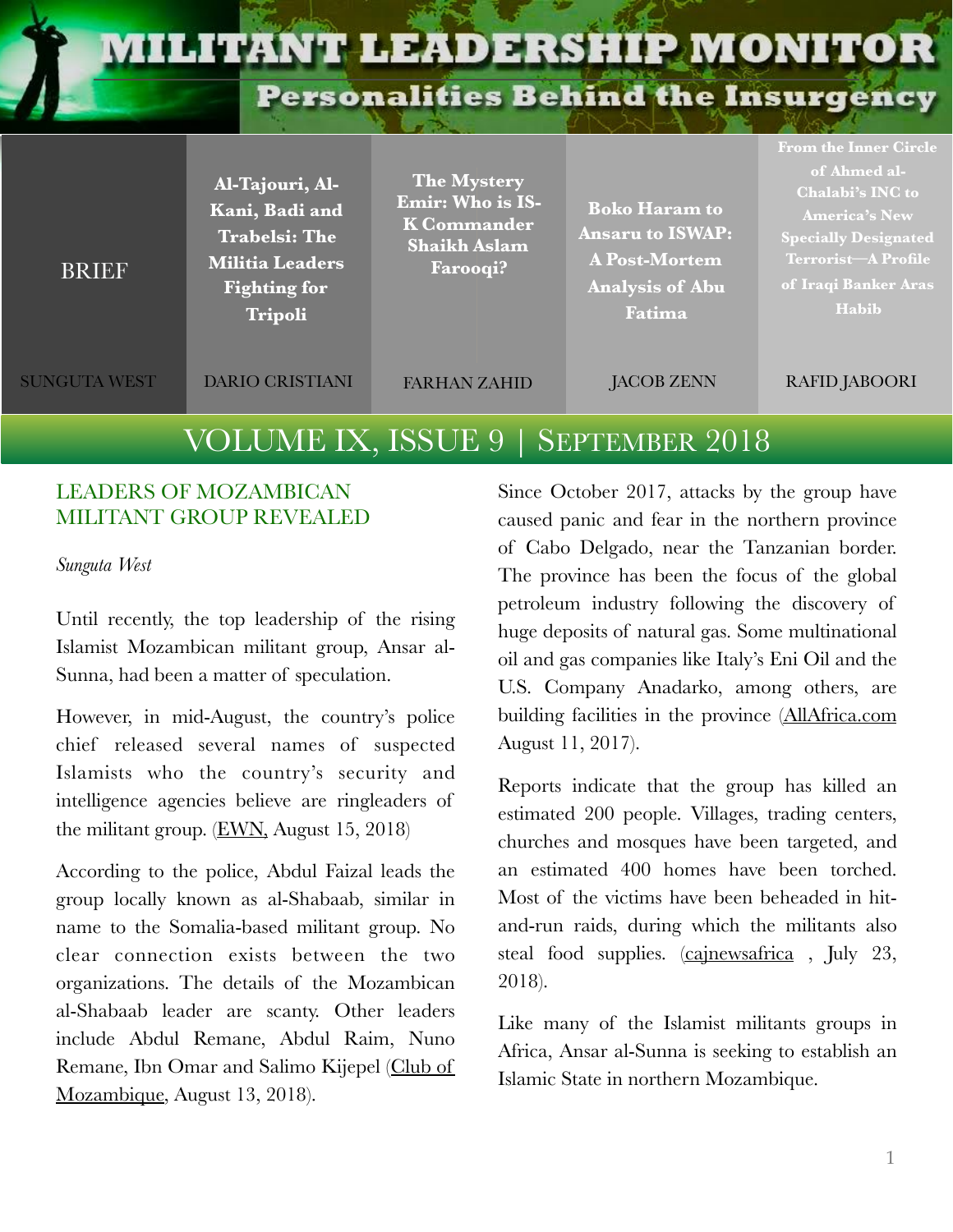Earlier reports quoting local Muslim leaders alleged that the group was led by a Gambian Muslim leader, or imam, named Musa. According to the leaders, Musa had aggressively recruited in Montepeuz District among populations with grievances against the security forces and an international mining company [\(African Center for Strategic Studies,](https://africacenter.org/spotlight/the-emergence-of-violent-extremism-in-northern-mozambique/) March 28, 2018).

The other leader identified by the Muslim leaders was Nuro Adremane, who received training from al-Shabaab fighters after traveling to Mozambique through Tanzania and Kenya. Many other fighters are alleged to have trained in Somalia.

The group started as a religious organization, but it set up military camps in 2015. Its leaders are believed to have links with Islamist militant groups in Somalia, Kenya, Tanzania and the Great Lakes Region. [\(Club of Mozambique,](http://clubofmozambique.com/news/mozambique-islamic-leader-denies-moslems-linked-to-terror-attacks-aim-report/) Jun 8, 2018). For some time, al-Shabaab, is believed to have sought to establish itself in the Great Lakes through its affiliate, the Allied F Democratic Front (ADF).

*Sunguta West is an independent journalist based in Nairobi.* 

# **Al-Tajouri, Al-Kani, Badi and Trabelsi: The Militia Leaders Fighting for Tripoli**

### *Dario Cristiani*

On September 25, the Tripoli Security Directorate announced the end of fighting in the Libyan capital Tripoli [\(Libya Observer,](https://www.libyaobserver.ly/news/presidential-council-hails-new-ceasefire-agreement-tripoli) Sept 26, 2018). This declaration comes after almost a month of fierce clashes that left around 117 people dead and 560 others wounded [\(Libya](https://www.libyaobserver.ly/inbrief/ministry-health-confirms-117-killed-581-wounded-tripoli-fighting) [Observer](https://www.libyaobserver.ly/inbrief/ministry-health-confirms-117-killed-581-wounded-tripoli-fighting), Sept 27, 2018). The conflict involved the Seventh Brigade from the town of Tarhouna and two of the most important Tripoli-based militias, the Tripoli Revolutionaries' Brigades (TBR) and the Nawasi.

The TBR, also known as the First Security Division of the Central General Security Administration (CGSA), is headed by Haithem al-Tajouri. Considered the most powerful militia leader in Tripoli, he had to return from his Hijra in Saudi Arabia due to the fighting [\(The](https://www.thenational.ae/world/mena/notorious-militia-leader-returns-to-ignite-libya-conflict-1.764924) [National](https://www.thenational.ae/world/mena/notorious-militia-leader-returns-to-ignite-libya-conflict-1.764924), August 29). The TBR headquarters is located in al-Shat, in the area of Abu Sittah, near the Tripoli Corniche. Al-Tajouri is not known for having any particular ideological orientation. Over the past few years, the group has strengthened its presence throughout the entire city and has gained significant control of its economy. For instance, the CGSA gave al-Tajouri the mandate to protect the port of Tripoli in February 2017, which is an essential asset for business in Tripoli and Libya. The group also maintains significant control over the branches of local banks and the financial operators in Tripoli [\(Middle East Eye](https://www.middleeasteye.net/news/libya-bloodshed-how-spoils-war-are-divided-tripoli-451507400), April 10,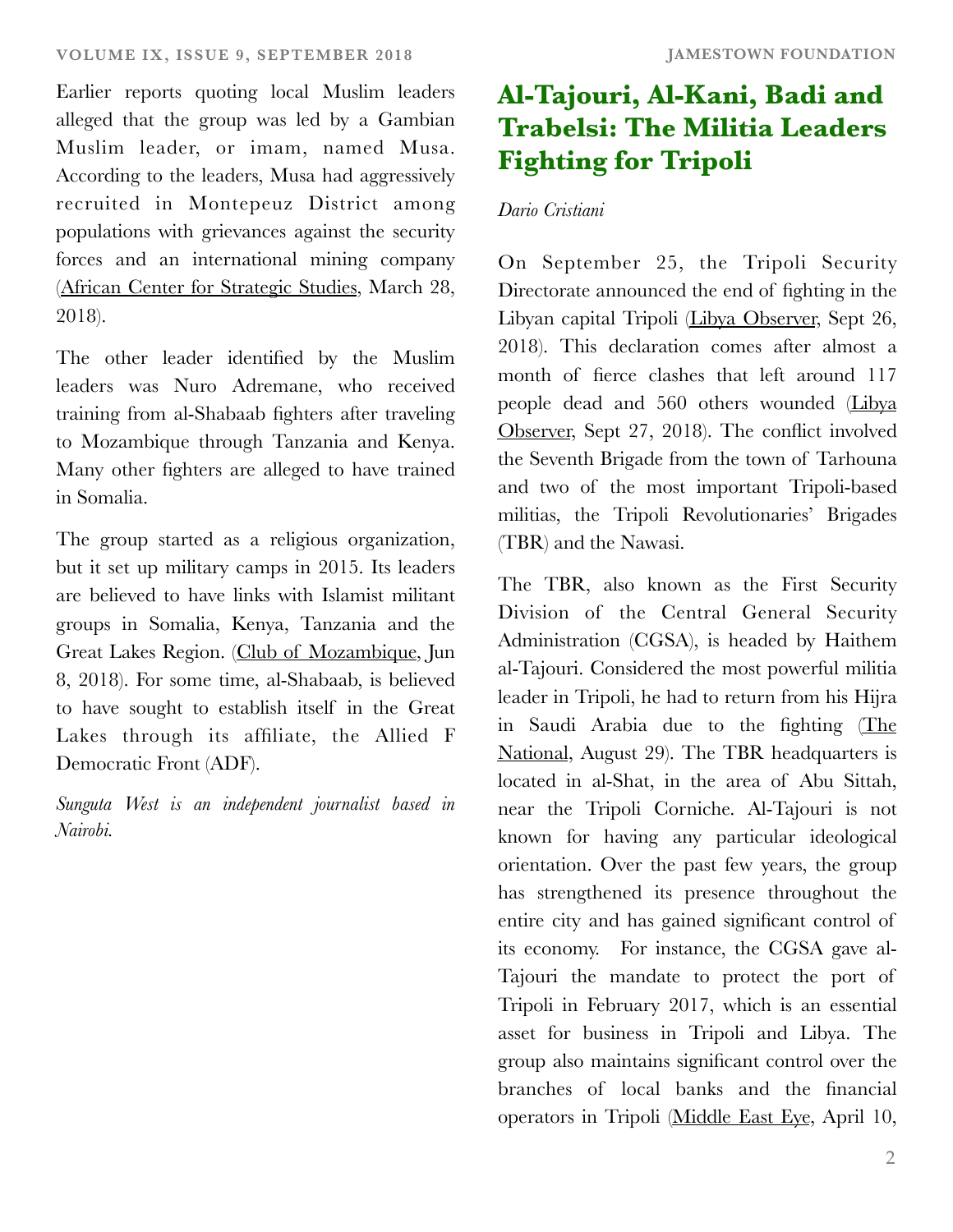2017). The Nawasi Brigade, also known as the Eighth Brigade, is run by members of the Qaddur family and has a more Islamist outlook. Strongly opposed to the radical version of the Salafism of the Islamic State (IS), on the one hand, and Khalifa Haftar, the leader of the eastern-based Libyan National Army (LNA), on

the other, they maintain a significant presence in

Northern and Western areas of Tripoli.

The Seventh Brigade is also known as the Kanyat or the Kani Brigade, as the al-Kani family heads it. The eldest of the four al-Kani brothers, Mohammed al-Kani, is the formal leader. The Kanyat became part of the forces associated with the Government of National Accord (GNA), the United Nations-backed government of Libya, in 2017. Interestingly enough, the Kanyat has often worked together with the TBR and the other Tripoli militias. For instance, back in October 2017, the Kanyat backed the TBR and the Misratan forces of the Halbous's 301 Brigade in a military operation in the areas of Qasir Ben Ghashir, Sayah and Wadi Rabe. This action was aimed at eliminating an armed group loyal to former Libyan dictator Qaddafi, led by Salah Al-Marghani and Mabrouk Qaddafi. ([Libya Observer,](https://www.libyaobserver.ly/news/tripoli-revolutionaries-brigade-fights-gaddafi-loyalists-south-capital) Oct 4, 2017). The Kanyat justified its actions by proclaiming its ambition of freeing Tripoli and its people from gangs looting public money in the city ( [Al-Arabiya](https://english.alarabiya.net/en/features/2018/09/03/List-of-the-Libyan-militias-fighting-in-Tripoli-s-deadly-clashes.html), Sept 3, 2018).

However, the recent eruption of violence pitting this militia against the TBR and the NB is not the symptom of a new, widening conflict in Tripoli, or of the new importance of local militias in running Tripoli's affairs. Since the establishment of the GNA, Tripoli's militias have progressively and steadily increased their influence, becoming the actual kingmakers of the city. As such, it is not uncommon—and will happen again—that militias formally belonging to the same alliance can clash suddenly, in many cases over local and material issues. The rising tension between the Tarhouna-based Seventh Brigade and the TBR and the NB created the opportunity for the many rivals of Sarraj and the Tripoli militias to try exploiting the situation. Salah Badi and Khalifa Haftar are prime examples of this.

Allegedly, Badi's forces provided most of the weaponry used by the Seventh Brigade in their bid to enter Tripoli. The al-Kani decision to strike an alliance with Badi brought the GNA to dismiss the Seventh Brigade from its forces. Badi is the leader of the Jabhat al-Samud (the Steadfastness Front), initially also known as the Libya Dawn Mark-2. The Misratan Badi is one of the closest militia leaders to Khalifa Ghwell, the Prime Minister of the Libyan National Salvation Government. Badi is a former officer of Qaddafi's army but was later imprisoned as a dissident. He then led Misrata militias in the victory against loyalist forces and was elected to the General National Congress in the July 2012 elections, but resigned in 2014. He has been a fierce enemy of Sarraj since his appointment, often claiming that his major and final ambition was to kick Sarraj and the GNA out of Tripoli [\(Afrigate News](https://goo.gl/TH5Nar), Feb 21, 2017).

Badi's support for the Kanyat is a further demonstration that groups in Misrata remain divided. Some of the militias support support Sarraj, some others work directly with Tripoli's militias, while some want to return to Tripoli to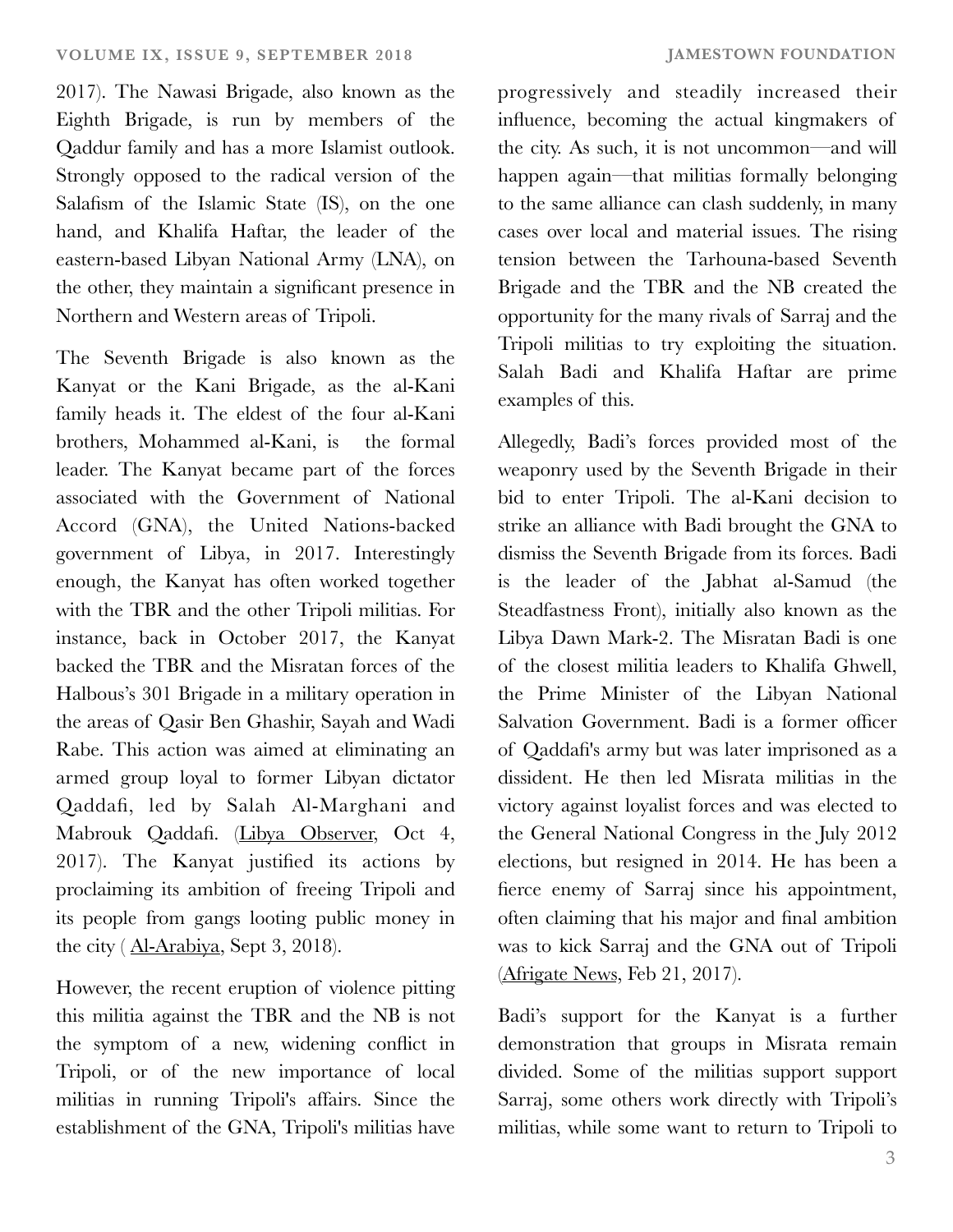fight against the militias currently in charge of the city.

In the wake of this eruption of violence, Haftar announced that forces belonging to his LNA were not involved in the clashes and threatened —once again—to enter Tripoli to enforce security. However, despite his rhetoric as possible "National Savior," the role of Haftar remains geographically limited. He still has the ambition of becoming more relevant in Tripoli and the west of Libya, but this ambition clashes with the reality on the ground. His strategy of penetrating the south of Libya, and from there moving to Tripoli, suffered a significant blow in May 2017 when Haftar lost 141 soldiers in an ambush at the Brak al-Shatt airbase (see [TM](https://jamestown.org/program/libyas-military-wild-card-benghazi-defense-brigades-massacre-brak-al-shatti/), June 2, 2017; [Libya Herald](https://www.libyaherald.com/2017/05/18/misratans-and-bdb-takes-brak-al-shatti-airbase-in-shock-attack-heavy-lna-casualties-reported/), May 18, 2017; [Al-Jazeera](https://www.aljazeera.com/news/2017/05/libya-141-people-killed-brak-al-shat-airbase-attack-170520082052419.html), May 20, 2017). Since then, his role has remained limited to dominating the east of the country and the Sirte Basin, the so-called Oil Crescent, but with a rather limited national political autonomy, as exemplified by the failure to sell oil through the eastern NOC after Haftar regained control of two oil terminals [\(Libya Observer,](https://www.libyaobserver.ly/news/warlord-haftar-hands-over-oil-ports-tripoli-noc-after-strong-worded-letter-us-president) July 11, 2018). The appointment of Emad Trabelsi, leader of al-Sawaiq brigade and considered close to Haftar, as chief of the General Security Service in Tripoli did not change the actual balance of power in the city [\(Libya Observer,](https://www.libyaobserver.ly/inbrief/presidential-council-adviser-defends-appointment-haftar-henchman-tripoli-security-position) July 9, 2018). Interestingly, on social media, Haftar's loyalists have supported the Kani/Badi operation, despite the historical – and profound rivalry existing between Badi and Haftar. Badi was among the most important supporters of the Political Isolation law, one of the triggers of the civil war in 2014 and a law which Haftar staunchly opposes. Badi himself remains one of the fiercest enemies of Haftar.

The latest eruption of violence in Tripoli represents nothing new. Although the numbers of casualties is particularly significant, the sudden outbreak of clashes between militias is a common feature of the Tripoli's security environment since 2014. Since 2016, the enlargement of a group of local militias' territory has often triggered the reaction of other groups who feel excluded or who want to return to Tripoli. Against this volatile background, the militias' leaders have a fundamental role, as no effective, superior authority can bind them together. They enjoy significant freedom of action. As such, their will is often decisive in shaping the security dynamics on the ground, and they will remain a significant variable in defying the future of Libya.

*Dario Cristiani is an adjunct professor in International Affairs & Conflict Studies and the director of the Executive Training in "Global Risk Analysis and Crisis Management" at Vesalius College in Brussels, and a political risk consultant. He received his PhD in Middle East & Mediterranean Studies from King's College, University of London, in 2015.*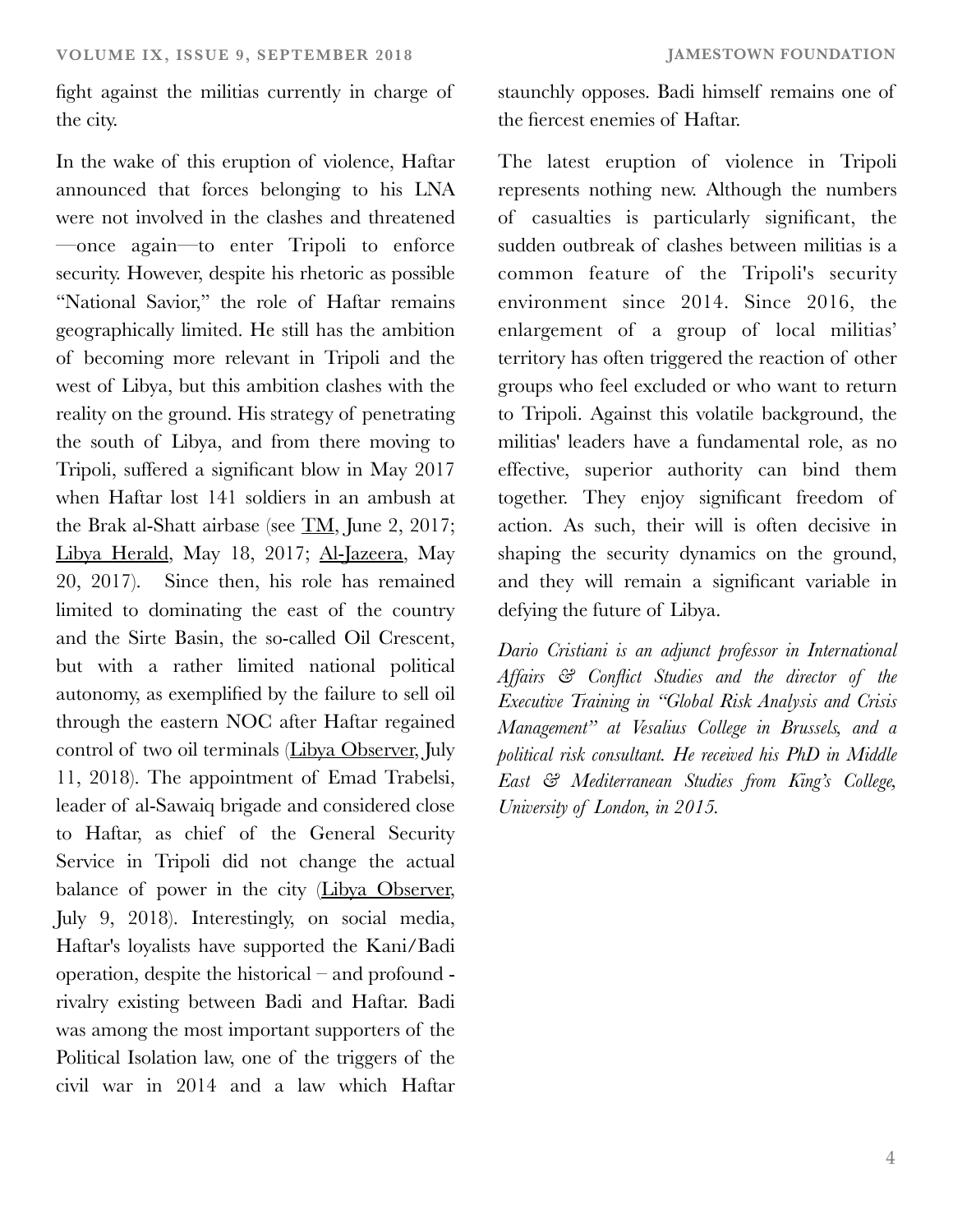# **The Mystery Emir: Who is IS-K Commander Shaikh Aslam Farooqi?**

## *Farhan Zahid*

The sudden rise of Islamic State's Khurasan Chapter (IS-K, or Waliyat-e-Khurasan) in September 2014 took the security policymakers of Pakistan and Afghanistan by surprise. The global Islamist terrorist organization was able to find immediate support from local and regional Islamist terrorist groups operating in the Afghanistan-Pakistan region. A number of terrorist organizations either pledged allegiance to IS or developed a working relationship for the purpose of perpetrating terrorist attacks in Pakistan and Afghanistan. [1]

The group's momentum did not last long, as U.S. and Afghan forces carried out consecutive counter-terrorist operations, drone strikes, and aerial bombings (including the dropping of a MOAB in Nangarhar) to decapitate IS-K's leadership. Over the course of two years, the terrorist entity has lost three of its emirs. This reversal of momentum has hurt the growth of IS-K in the region [\(CNN Asia, July 14, 2018](https://edition.cnn.com/2017/07/14/politics/us-kills-isis-leader-afghanistan/index.html)). The organization, however, still has tremendous potential to expand because of a rich jihadist landscape in Pakistan.

By mid-2017, a faction of IS-K fighters emerged under the command of Shaikh Aslam Farooqi in eastern Afghan provinces. The rise of Sheikh Aslam Farooqi as the new Emir of IS-K (Farooqi Faction) has created a stabilizing factor for the organization. He has not only managed to plan and execute a number of terrorist operations

against Afghan and U.S. forces, but has also spread the IS-K's network in Pakistan. Farooqi has also been able to remain hidden from American and Afghan intelligence, and thus been able to avoid the fate of his predecessors.

It is therefore pertinent to analyze and assess his background and modus operandi.

# **Who is Farooqi?**

Islamic State established its Khurasan chapter with fanfare in 2014, but nominated emirs were targeted and killed by US and Afghan forces. Farooqi was selected by IS-Central after the consecutive deaths of Hafiz Saeed Khan Orakzai in July 2016, Abdul Haseeb Logari in April 2017 and Abdul Sayed Bajuari in July 2017 [\(India Today, July 15, 2017](https://www.indiatoday.in/world/story/abu-sayed-head-of-isis-in-afghanistan-killed-us-says-1024409-2017-07-15))

Little is known about Aslam Farooqi. Even today, he remains a shadowy figure with much of his background information remaining unknown. However, according to information that has come to light, Farooqi hails from Sheikhupura district of Punjab province. Later, he studied at a madrasah in Karachi. [2]

Crucially, Farooqi was recruited and trained in the 1990s by Lashkar-e-Taiba (LeT). The group is a Pakistan-based Islamist terrorist organization that has been involved in a number of international terrorist attacks and plots. [3] Most notable among these is the 2008 Mumbai attacks, which resulted in the deaths of 164 people consisting of 26 nationalities. [\(CNN Asia,](https://edition.cnn.com/2013/09/18/world/asia/mumbai-terror-attacks/index.html) [Dec 12, 2017](https://edition.cnn.com/2013/09/18/world/asia/mumbai-terror-attacks/index.html))

The LeT background of Farooqi is a cause for concern. LeT militants are known for their hardcore Salafi-jihadist views and the extensive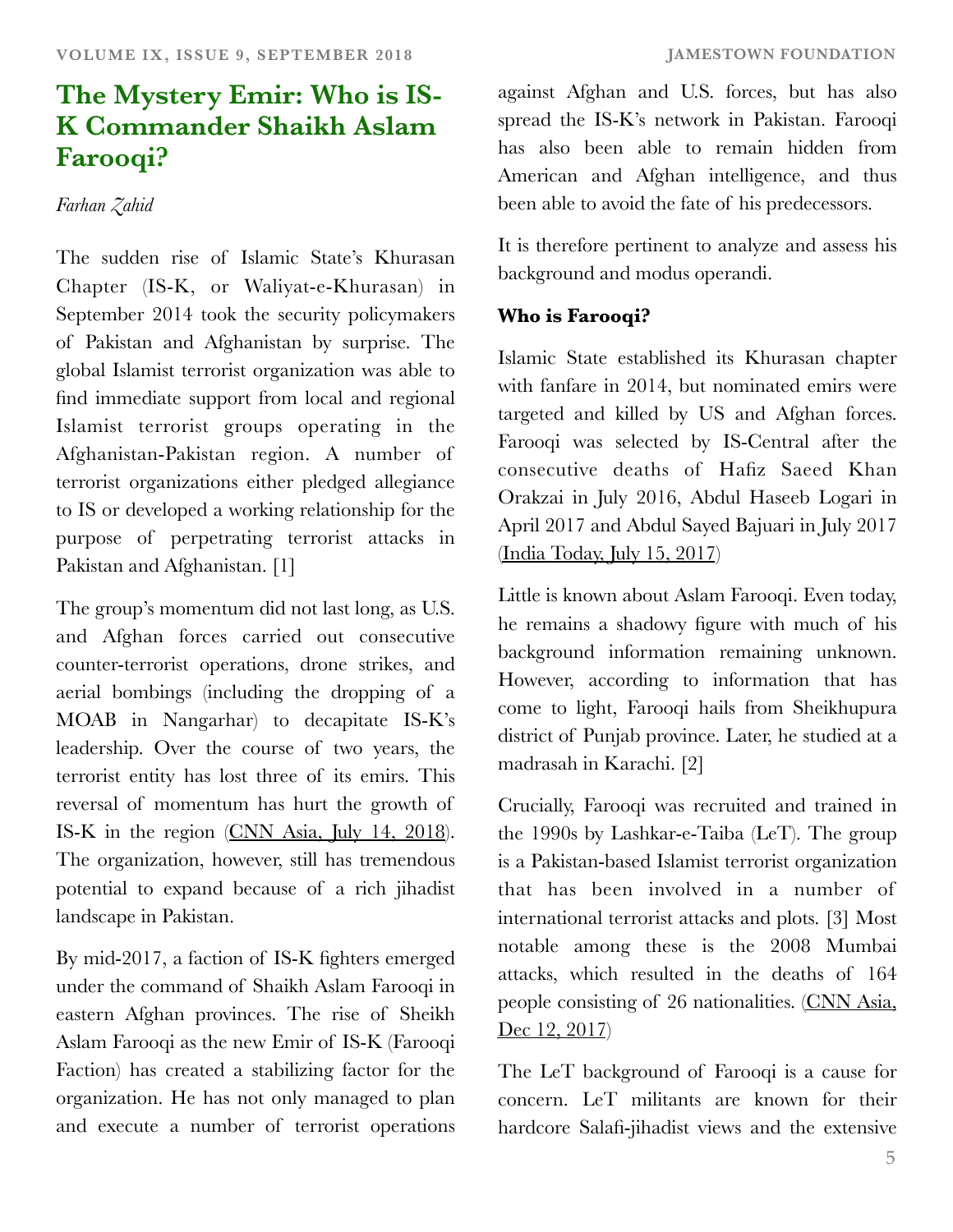training they receive. [4] The group is also considered close to the Pakistani military establishment though it is banned in Pakistan by the Ministry of Interior.

Farooqi served as a low-level commander of LeT but he did not manage to rise further. LeT is overwhelmingly comprised of ethnic Punjabis of the Salafist school of thought from the Pakistani Punjab province.

Farooqi's change in allegiance to IS-K is not terribly surprising. Both IS-K and LeT subscribe to the same Salafist ideology and share similar anti-Western views—on the caliphate, the Shia and Sufi sects, and the status of women and minorities. It is also apparent from recent developments that scores of LeT militants have joined the ranks of the IS-K in south-eastern Afghanistan. At least 70 bodies of militants killed in the clashes in Ghazni City in August 2018 were later identified as Pakistani [\(VOA, Aug 16,](https://www.voanews.com/a/afghanistan-pakistan-at-odds-over-ghazni-assault-claims/4531933.html) [2018](https://www.voanews.com/a/afghanistan-pakistan-at-odds-over-ghazni-assault-claims/4531933.html)).

Farooqi commands a force of 3,000-5,000 Pashtun and Pakistani fighters who are based in the eastern provinces of Afghanistan ([Diplomat,](https://thediplomat.com/2018/04/the-trump-administrations-new-afghan-problem-the-islamic-state/) [Apr 3, 2018\)](https://thediplomat.com/2018/04/the-trump-administrations-new-afghan-problem-the-islamic-state/). Farooqi's area of operations in Afghanistan include: Nangarhar, Logar, Paktia, Paktika, Kapisa, Parwan, Laghman, Kunar, Nuristan, Ghazni and Zabul. A number of local Afghan Islamist terrorist groups, such as Afghan Khilafat and Tehreek-e-Khilafat Khurasan, have merged with IS-K under Farooqi. The Pakistani component of Tehreek-e-Khilafat was the first to pledge allegiance to IS leader Abu Bakr al-Baghdadi in 2014 and currently its fighters are alongside Farooqi. [5]

# **Tactics and Plan of Action**

According to Afghan expert Antonio Giustozzi, Farooqi has taken measures to improve relations with Pakistani authorities and groups. IS-Central has expressed displeasure with these dealings. Despite such reports, Farooqi has extended the IS-K network to the Pakistani cities of Peshawar, Hungu, Swat, Karachi, North and South Waziristan, and Momand. IS-K is also concentrated in the tribal districts of Orakzai, Bajuar, and Kurram. [6]

From recent terrorist strikes in Afghan cities, it seems evident that under Farooqi the IS-K has become a potent force. Farooqi planned and dispatched a number of suicide bombers to Afghan urban centers. Terrorist attacks he orchestrated have resulted in massive casualties and destruction of property. It is also apparent from the trend of terrorist strikes that Farooqi has plans to target certain areas and not the whole of Afghanistan.

Seemingly the emir has reached a truce with the Afghan Taliban at different levels. Previous emirs of IS-K had simultaneously fought the Afghan Taliban and the Afghan security forces. Farooqi, however, seems to be playing differently in a theater of war heavily dominated by the Afghan Taliban. His plan of action is to fight Afghan security forces and hit soft targets in Afghan cities, while adopting a conciliatory approach toward the Afghan Taliban. This is evident from instructions given by the Afghan Taliban Emir Mullah Haibatullah Akhunzada. The Taliban emir directed his fighters to stop fighting against IS-K militants in eastern Afghanistan [\(Express](https://tribune.com.pk/story/1525982/taliban-chief-afghanistan-attempting-ceasefire-daish/) [Tribune, Oct 8, 2017](https://tribune.com.pk/story/1525982/taliban-chief-afghanistan-attempting-ceasefire-daish/)).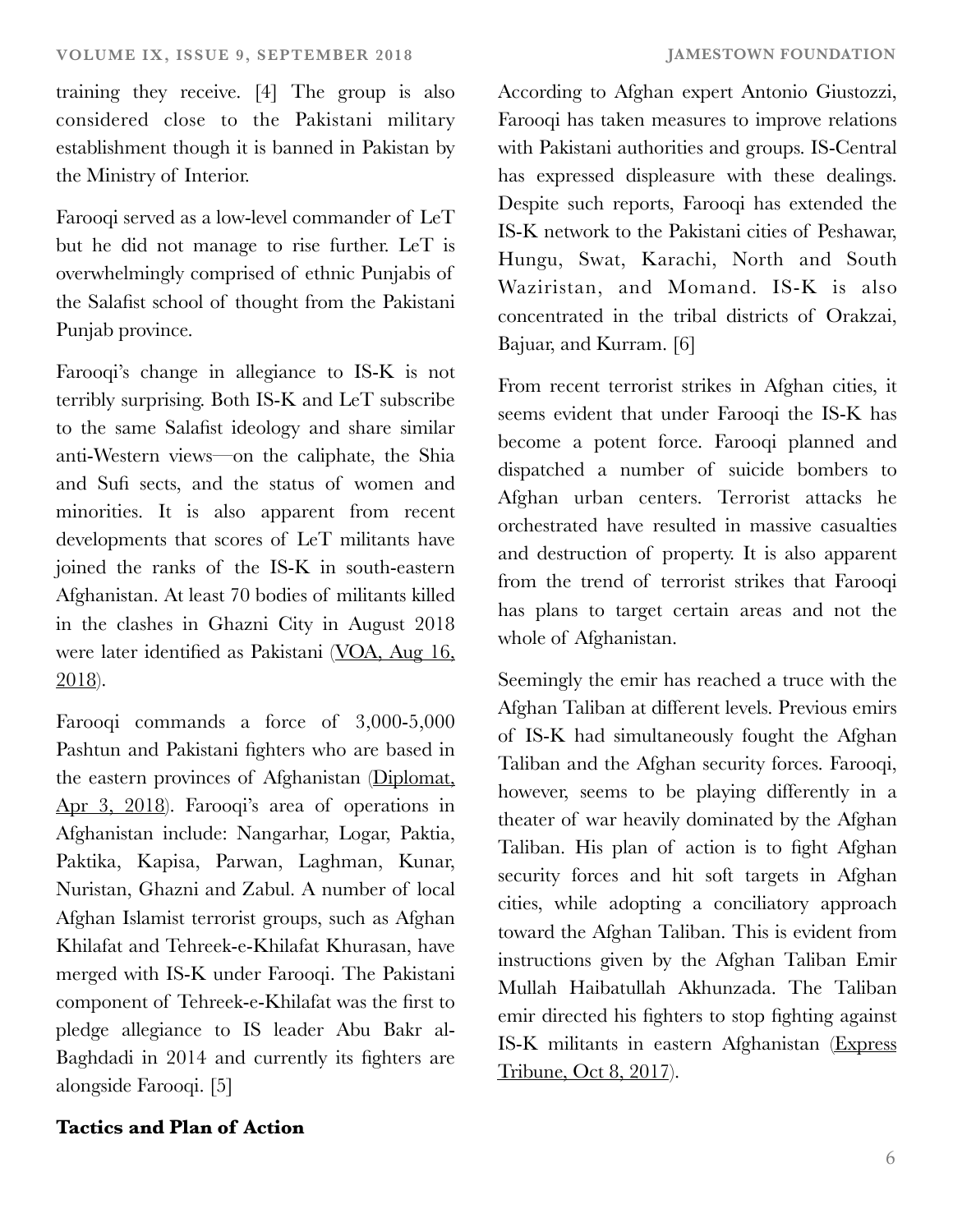It has also been reported that Farooqi signed peace agreements with Afghan Taliban commanders on a province-to-province basis. This diplomacy maintains IS-K's territorial gains and the ability of the group to collect taxes by extortion and other means. This policy measure has ended years of brutal warfare between the Afghan Taliban and IS-K fighters—at least in the eastern provinces of Afghanistan where IS-K has strongholds. The Taliban forces have continued fighting another faction of IS-K led by the Uzbek militant Mauvia Uzbekistani in the northern provinces of Afghanistan.

With this strategic calculus Farooqi has not only managed to reduce the number of enemies IS-K has faced in the past, but has also curtailed the organization's losses and consolidated its gains.

According to some estimates, in 2016 the Khurasan Chapter of IS raised \$271 million through a combination of private donations, Arab donors, and support sent from Syria and Iraq. Farooqi recruits through sources in Pakistan, which also allows him to access money. The emir also uses training facilities near the Pakistan-Afghanistan border [\(Diplomat April 3,](https://thediplomat.com/2018/04/the-trump-administrations-new-afghan-problem-the-islamic-state/) [2018](https://thediplomat.com/2018/04/the-trump-administrations-new-afghan-problem-the-islamic-state/)).

# **Conclusion**

The lack of adequate information makes it difficult to project the magnitude of Farooqi's might in eastern Afghan provinces, but it is apparent that he will be able to create security hazards for Afghan urban centers in the near future. He has been able to tactically strengthen his command structure and managed to recruit and swell IS-K ranks in Afghanistan. He has turned out to be a difficult target for both

Afghan and U.S. forces. Afghan policymakers need to gather more information about his whereabouts and establish some level of liaison with their Pakistani counterparts in order to root out the IS-K network. IS-K is in Pakistan's backyard, making the situation equally dangerous for the country.

### **Notes**

[1] Tehreek-e-Khilafat Pakistan, Jundullah, Tehreek-e-Taliban Pakistan (Shahidullah Faction) in Pakistan and Islamic Movement of Uzbekistan (IMU), factions of Afghan Taliban and Uighur and Chechen Islamists operating in the region.

[2] Discussions with a security expert in Islamabad on Aug 28, 2018.

[3] Discussions with an Islamabad based journalist on August 20, 2018

[4] Daura-e-Aam, a 21-day course for indoctrination of recruits, who then receive Daura-e-Khaas, hardcore terrorist training, in camps. LeT also runs specialized programs, such as counter-intelligence, explosives, assassinations, kidnappings and sabotage.

[5] Antonio Giustozzi, " Taliban and Islamic State: Enemies or Brothers in Jihad?", Center for Research and Policy Analysis, December 15, 2017, [https://www.crpaweb.org/single-post/](https://www.crpaweb.org/single-post/2017/12/15/Enemies-or-Jihad-Brothers-Relations-Between-Taliban-and-Islamic-State) [2017/12/15/Enemies-or-Jihad-Brothers-](https://www.crpaweb.org/single-post/2017/12/15/Enemies-or-Jihad-Brothers-Relations-Between-Taliban-and-Islamic-State)[Relations-Between-Taliban-and-Islamic-State](https://www.crpaweb.org/single-post/2017/12/15/Enemies-or-Jihad-Brothers-Relations-Between-Taliban-and-Islamic-State)

# [6] Ibid

*Farhan Zahid has done his Ph.D. in Counter Terrorism (Topic: Al-Qaeda-linked Islamist violent Non-State Actors in Pakistan and their relationship with Islamist*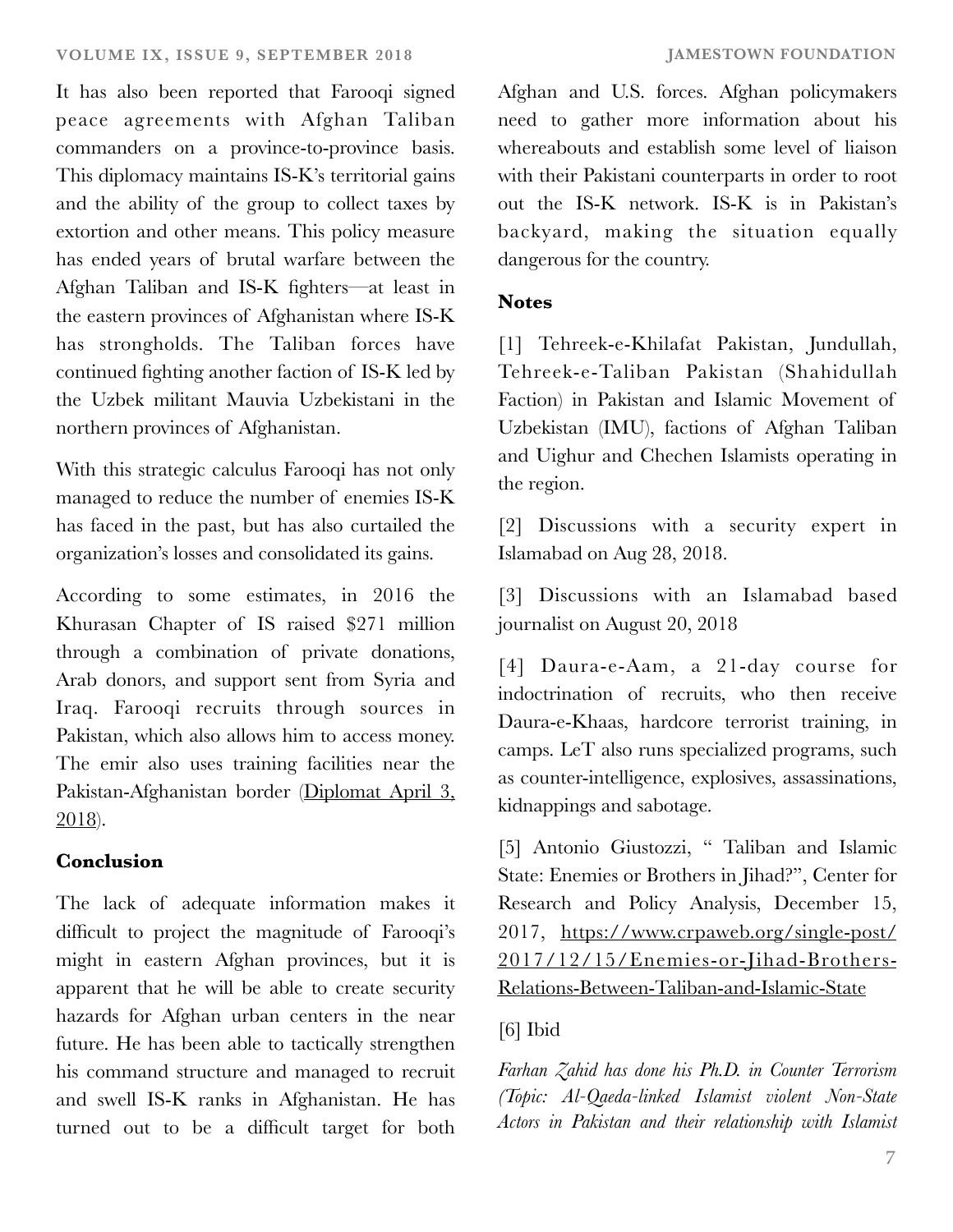#### **VOLUME IX, ISSUE 9, SEPTEMBER 2018 JAMESTOWN FOUNDATION**

*Parties) from Vrije University Brussels, Belgium. He writes on counter-terrorism, al-Qaeda, Pakistani al-Qaeda-linked groups, Islamist violent non-state actors in Pakistan, militant landscapes in Pakistan and the Afghan Taliban.*

# **Boko Haram to Ansaru to ISWAP: A Post-Mortem Analysis of Abu Fatima**

#### *Jacob Zenn*

The jihadist group Anṣar al-Muslimin fi Bilad al-Sudan (Ansaru) broke away from Boko Haram in a formal announcement through fliers dropped in Kano, Nigeria in January 2012 [\(Vanguard,](https://www.vanguardngr.com/2012/02/boko-haram-splinter-group-ansaru-emerges/) [February 1, 2012](https://www.vanguardngr.com/2012/02/boko-haram-splinter-group-ansaru-emerges/)). However, Ansaru's founder, the long-time Nigerian al-Qaeda in the Islamic Maghreb (AQIM) kidnapper, Khalid al-Barnawi, had by mid-2011 already written letters to AQIM leadership complaining about Boko Haram leader Abubakar Shekau's excessive takfirism (excommunication of Muslims) [\(Jihadology.net, April 28](https://jihadology.net/2017/04/28/new-release-from-the-archives-of-al-qaidah-in-the-islamic-maghribs-shaykh-abu-al-%E1%B8%A5asan-rashid-shariah-advice-and-guidance-for-the-mujahidin-of-nigeria/)). According to al-Barnawi, Abubakar Shekau had engaged in takfir to such an extent that al-Barnawi and his shura had no choice but to split from him. After Shekau rebuffed advice from AQIM to change his ways, AQIM advised Khalid al-Barnawi to form Ansaru as a separate group from Boko Haram [\(Al-Risalah, January 2017](https://azelin.files.wordpress.com/2017/01/al-risacc84lah-magazine-4.pdf)). Among the key Boko Haram members to defect and join Ansaru at that time was Abu Fatima.

This article discusses three stages in Abu Fatima's jihadist career and his transition from Boko Haram to Ansaru and back to Boko Haram before finally joining the Islamic State in West Africa Province (ISWAP) before his death in Yobe State in 2017 [\(Punchng.com, July 6, 2017](https://punchng.com/no-proof-of-rising-boko-haram-attacks-says-military/)).

#### **First Stage: Early Action in Boko Haram**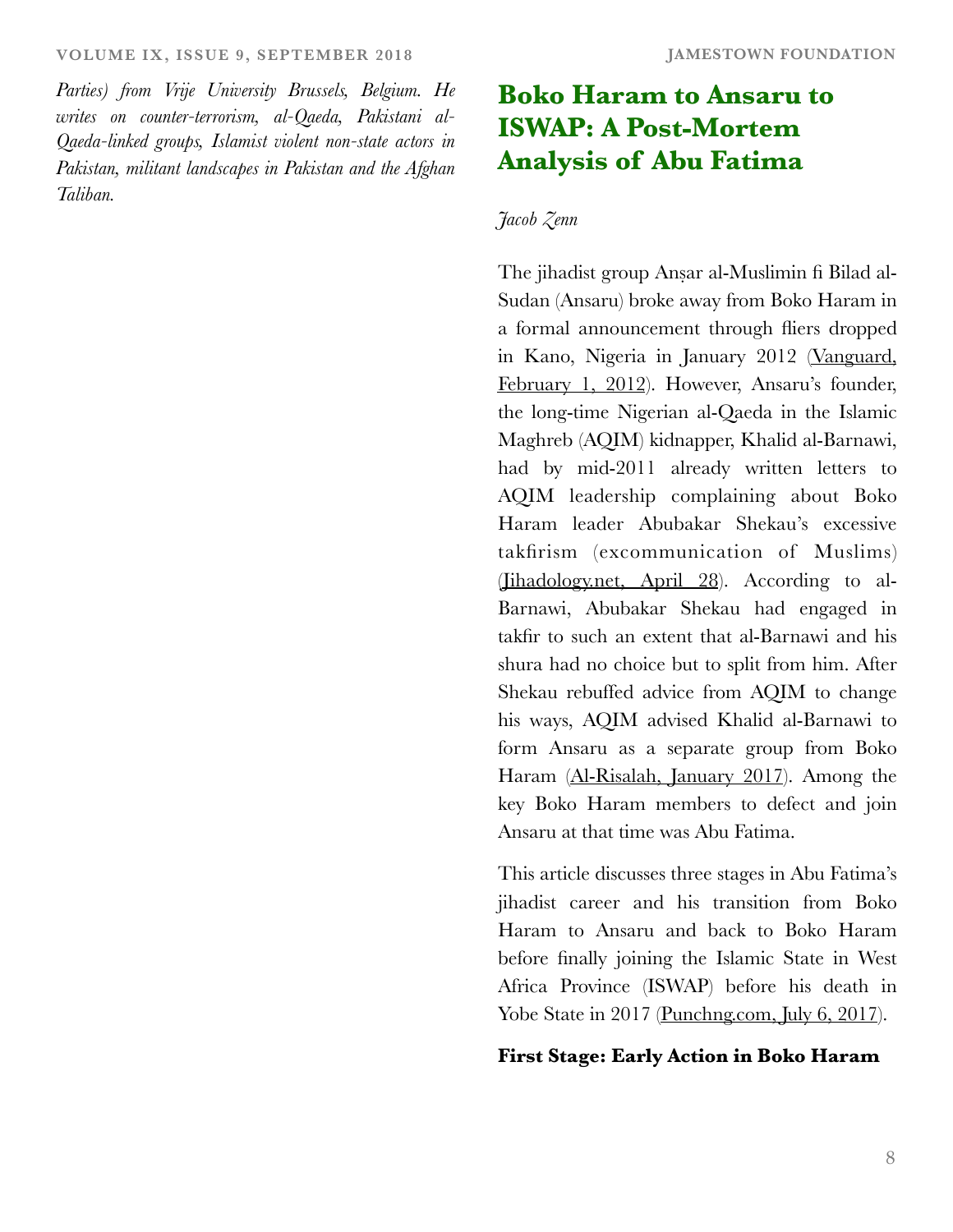Abu Fatima's first reported activity as a Boko Haram member was after the July 2009 clashes that led to the death of the group's then leader and co-founder, Muhammed Yusuf. At that time, according to Yusuf 's son, Abu Fatima gave a speech to Yusuf's followers "to not despair" and was named the group's "general commander"[\(aymennjawad.org, August 5, 2016](http://www.aymennjawad.org/21467/the-islamic-state-west-africa-province-vs-abu)). It was also after Yusuf's death that Shekau became the group's leader, a position he held with undisputed authority until Abu Fatima would finally partake in deposing him seven years later in 2016. Yusuf 's son, Abu Mus'ab al-Barnawi, would then become leader after Shekau was deposed.

After July 2009, Abu Fatima resurfaced again on the day after Boko Haram's first ever suicide bombing—and the first suicide bombing in Nigerian history—at the Federal Police headquarters in Abuja on June 16, 2011. At that time, Abu Fatima issued a written statement to the media claiming:

> Of recent, Hafiz Ringim [the then commissioner of police] has been going places and making unguarded utterances to the effect that he will crush us in a number of days. We attacked his base in order to show him that actions speak louder than words [\(Daily](https://saferafricagroup.wordpress.com/tag/hafiz-ringim/page/2/) [Trust, June 18, 2011](https://saferafricagroup.wordpress.com/tag/hafiz-ringim/page/2/)).

That suicide bombing at the Federal Police headquarters was also forewarned one day before the attack by a Boko Haram member in a statement to the media:

Very soon, we will wage jihad....We want to make it known that our jihadists have arrived in Nigeria from Somalia where they received real training on warfare from our brethren who made that country ungovernable [\(AFP, June 15, 2011](https://www.modernghana.com/news/334668/nigerian-islamists-vow-fiercer-attacks.html)).

Indeed, this warning about members arriving from Somalia proved to be no bluff. A group of Boko Haram members had indeed returned to Nigeria from Somalia in March 2011 under the leadership of Mamman Nur [\(Crisis Group,](https://www.crisisgroup.org/africa/west-africa/nigeria/curbing-violence-nigeria-ii-boko-haram-insurgency) [2014](https://www.crisisgroup.org/africa/west-africa/nigeria/curbing-violence-nigeria-ii-boko-haram-insurgency)). Nur had also opposed Shekau ever since the July 2009 clashes but did not go so far as to defect from Boko Haram, as Ansaru members did in January 2012. Nur was also involved in the second suicide bombing in Nigeria's history, which targeted the UN Headquarters building in Abuja in August 2011 and killed 23 people [\(Vanguard.com, September 4, 2011](https://www.vanguardngr.com/2011/09/un-house-bombing-the-hunt-for-mamman-nur/)).

This first stint of Abu Fatima's career in Boko Haram suggests that even before July 2009, he must have had an important role in the group. His background before then is not well-known. No detailed eulogy about him has been written. He nevertheless could not have become "general commander" after July 2009 if not for his accomplishments before then. It can also be assumed that as "general commander" one of his key attacks was the Federal Police headquarters suicide bombing in June 2011. This would also explain why he claimed that attack.

# **Second Stage: From Ansaru Commander to Re-integration with Boko Haram**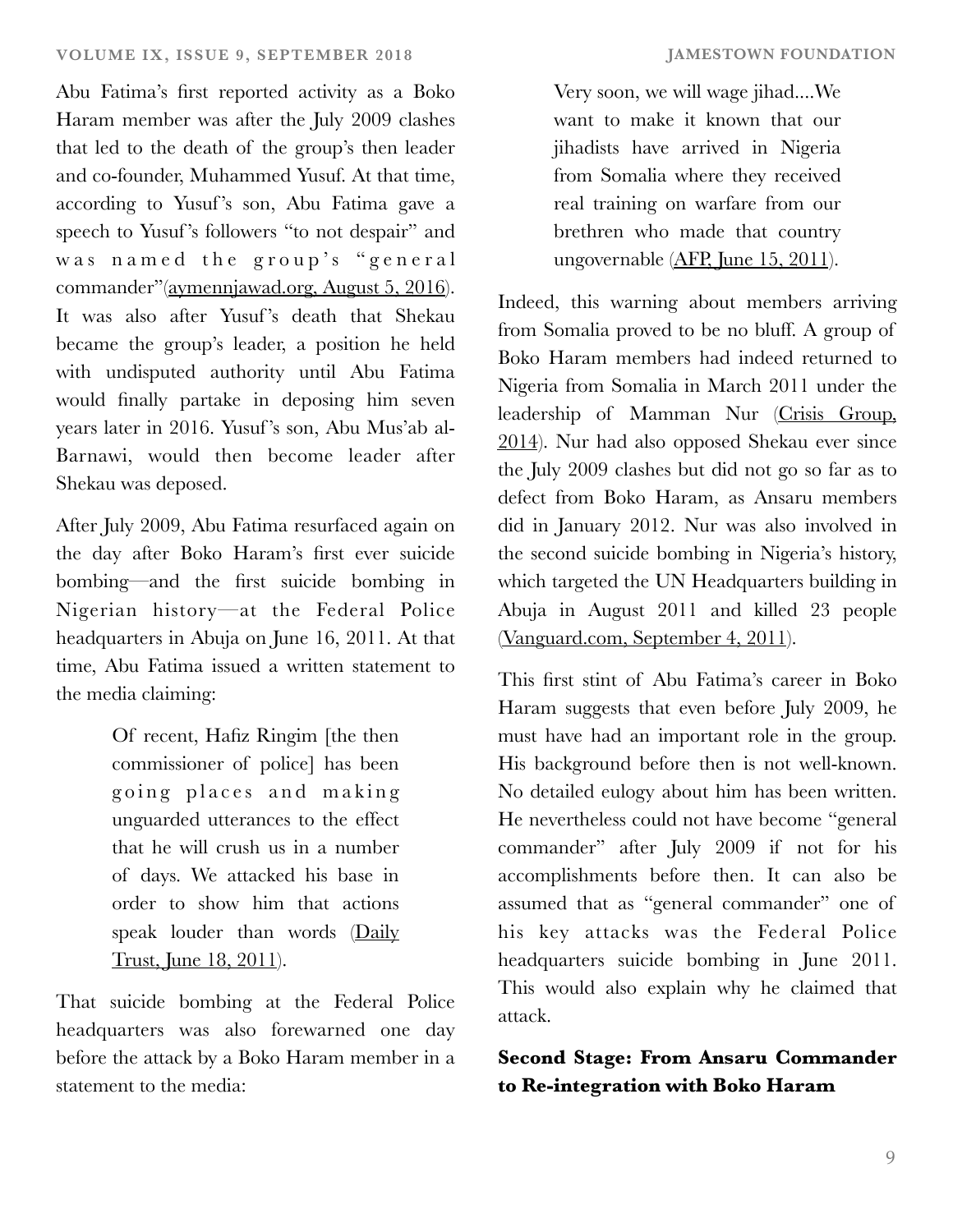Abu Fatima resurfaced again in June 2012 when Ansaru issued two videos—in Arabic and in English—to explain to its audiences that it was breaking from Shekau because of his excessive violence against Muslims. At this time a Kaduna-based newspaper which had contacts with Boko Haram and the newly-formed Ansaru interviewed Abu Fatima, who was described as Ansaru's "commander of suicide bombings" [\(Desert Herald, June 2, 2012\)](https://www.nairaland.com/953894/world-exclusive-another-islamic-sect). While this position was consistent with his role in the Federal Police headquarters suicide bombing, it also indicated he had obviously defected to Ansaru. According to the interview, Abu Fatima nevertheless believed it was still possible Ansaru might be able to work with Boko Haram in the future if the two groups could overcome ideological differences.

Less than one year after being interviewed as an Ansaru member, in March 2013, Abu Fatima appeared in a Boko Haram video leading a march of fighters in training [\(Vanguard, March](https://www.vanguardngr.com/2013/03/20-gunmen-killed-in-borno-army-barracks-attack-2/) [20, 2013\)](https://www.vanguardngr.com/2013/03/20-gunmen-killed-in-borno-army-barracks-attack-2/). [1] This indicated he had followed through with his suggestion in the interview that Ansaru could "work with" Boko Haram and accordingly reintegrated with Boko Haram under Shekau's leadership. One of the notable changes in Boko Haram after the reintegration of Abu Fatima and other Ansaru members to Boko Haram in March 2013 was that Boko Haram's capabilities rapidly surged and began to resemble Ansaru tactics. This included Boko Haram commencing operations to kidnap foreigners for ransom in Cameroon, which had been Ansaru's specialized tactic in Nigeria prior to March 2013; raids on military barracks; media quality improvement and adoption of

Ansaru narratives; and a massive increase in suicide bombings, which was, of course, Abu Fatima's expertise in Ansaru [\(Studies in Conflict](https://www.tandfonline.com/doi/abs/10.1080/1057610X.2018.1442141) [& Terrorism, March 13](https://www.tandfonline.com/doi/abs/10.1080/1057610X.2018.1442141)).

In addition to Abu Fatima, Khalid al-Barnawi, who had been an expert kidnapper with AQIM before founding Ansaru, contributed to the surge in Boko Haram capabilities. Among the fruits of Boko Haram's tactical improvement was that by 2014 Boko Haram had conquered territory nearly the size of the U.S. state of Maryland in northeastern Nigeria, in which Shekau declared an "Islamic State" [\(Sahara Reporters, August 24,](http://saharareporters.com/2014/08/24/boko-haram-declares-caliphate-shows-scenes-fleeing-soldiers-captured-arms-civilian) [2014](http://saharareporters.com/2014/08/24/boko-haram-declares-caliphate-shows-scenes-fleeing-soldiers-captured-arms-civilian)). Although it may seem counterintuitive that Ansaru members would reintegrate with Boko Haram, its members had little choice: Shekau had been killing off other Ansaru leaders, which meant their lives would continue to be under threat unless they submitted to Shekau as leader [\(@A\\_salkida, November 1,](https://twitter.com/A_Salkida/status/528628563482652672) [2014](https://twitter.com/A_Salkida/status/528628563482652672)). In the end, the hard-core Ansaru ideologues who opposed Shekau remained in Ansaru, but the key operational Ansaru members like Abu Fatima reintegrated, leaving Ansaru as a shell of its former self.

# **Third Stage: Joining ISWAP and Deposing Shekau**

Abu Fatima and other Ansaru members' initial instincts about Boko Haram would prove correct. Even after they reintegrated with Boko Haram, Shekau continued the same excessive application of takfir as he did before they formed Ansaru back in 2011. This alienated the population in the territories Boko Haram controlled. The former Ansaru members, including Abu Fatima, therefore desired to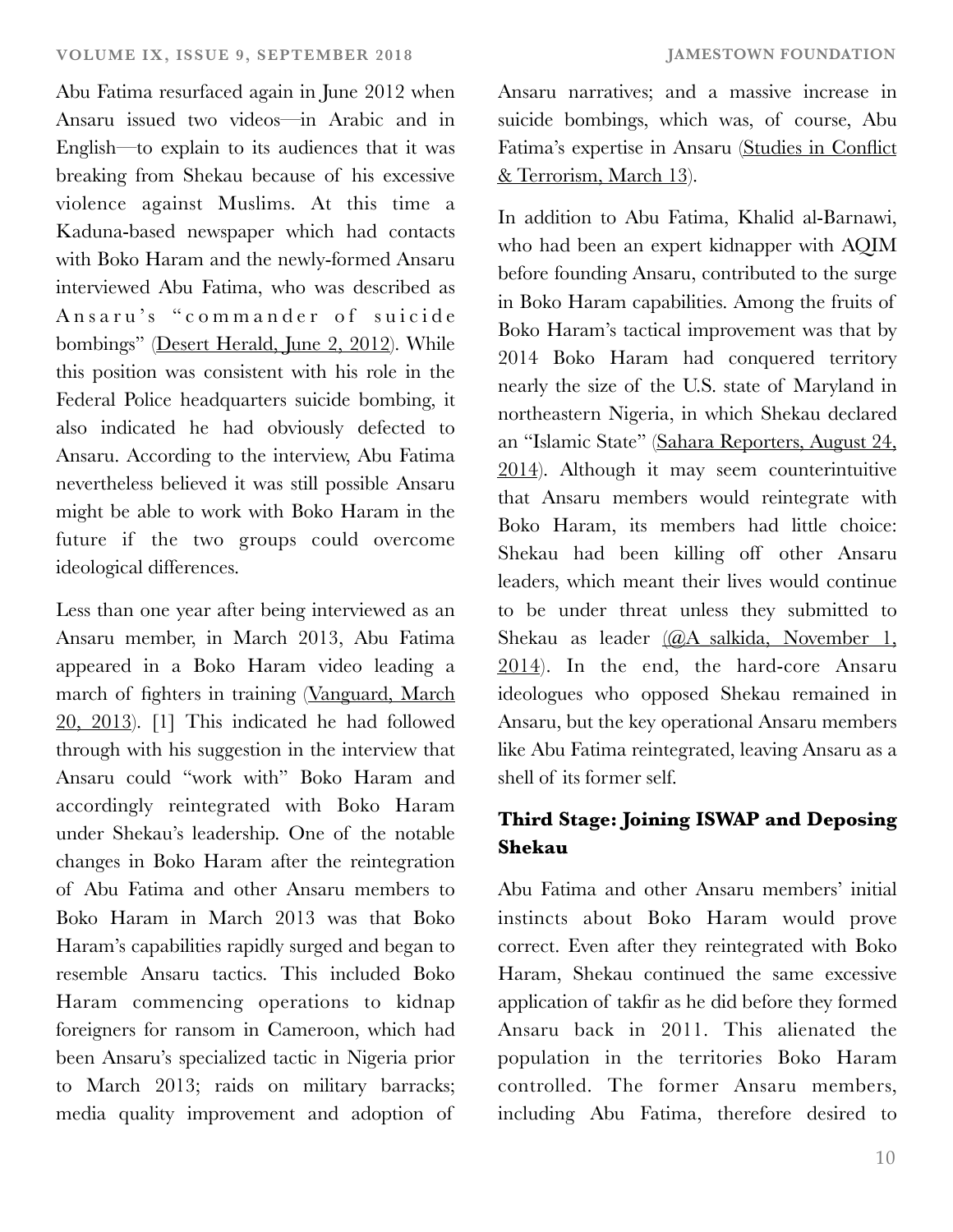depose Shekau from the leadership of the group. A key turning point was when Abubakar al-Baghdadi declared the Caliphate in 2014 and the former Ansaru members saw this as an opportunity to compel Shekau to make the pledge. Although Shekau recognized al-Baghdadi's legitimacy, he did not want to make the pledge so as to avoid becoming subordinate to Islamic State. Nevertheless, Shekau faced so much pressure from sub-commanders to make the pledge that he finally did in March 2015 [\(Jihadology.net, March 7, 2015\)](https://jihadology.net/2015/03/07/al-urwah-al-wuthqa-foundation-presents-a-new-audio-message-from-jamaat-ahl-al-sunnah-li-l-dawah-wa-l-jihads-boko-%E1%B8%A5aram-abu-bakr-shekau-bayah-jama/). This is when Boko Haram rebranded as Islamic State in West Africa (ISWAP).

Sometime between May and August 2016 Abu Fatima and Mamman Nur also recorded an audio sermon to other ISWAP commanders detailing all of the ways Shekau was engaging in excessive takfir and even disobeying orders from Islamic State, including on kidnapping women. Abu Fatima, for example, stated:

> We have reported you to the caliph, Mallam Abubakar Shekau. Brothers! You should know that we have reported Mallam Abubakar Shekau to the Caliph of the Muslims, and what we did is in accordance with the religion. You have invented a new creed…. This leader of ours is acting incomprehensibly, so we have reported him. Therefore, you should understand that we do not intend to kindle sedition ([Sahara](http://saharareporters.com/2016/08/05/new-boko-haram-leader-al-barnawi-accuses-abubakar-shekau-killing-fellow-muslims-living) [Reporters, August 5, 2016](http://saharareporters.com/2016/08/05/new-boko-haram-leader-al-barnawi-accuses-abubakar-shekau-killing-fellow-muslims-living)).

In addition to these grievances, Abu Mus'ab al-Barnawi had written eight letters to Islamic State about Shekau, after which Islamic State's more moderate "Bin Ali" theological faction agreed to announce Abu Mus'ab al-Barnawi as the new ISWAP leader and to drop Shekau from the role on August 2, 2016 [\(al-Naba, August 2, 2016](https://jihadology.net/2016/08/02/new-issue-of-the-islamic-states-newsletter-al-naba-41/)). According to the book written by Abu Musab al-Barnawi in 2018, events transpired as follows:

> We committed the lesser of two evils, as we mobilized to deter [Shekau] from his transgression, so we arose to connect secretly with noble commanders, among them the peerless commander Abu Fatima (may God accept him), amir of the al-Faruq region, who was the other to be greatly irritated by Shekau, so we gave pledges and promises to each other to remove oppression from the brothers and address the grievances of their people, so we disavowed Shekau and raised our matter to the abode of the Caliphate, and after being informed of the situation and reviewing our circumstances, and discussing the matter from their side, they removed Shekau from the wilaya and appointed in his place Sheikh Abu Mus'ab al-Barnawi [\(aymennjawad.org,](http://www.aymennjawad.org/21467/the-islamic-state-west-africa-province-vs-abu) [August 5, 2016\).](http://www.aymennjawad.org/21467/the-islamic-state-west-africa-province-vs-abu)

A subsequent ISWAP video in June 2018 also noted that Abu Fatima, in fact, led the on-theground battle against Shekau loyalists in August 2016 on behalf of Abu Musab al-Barnawi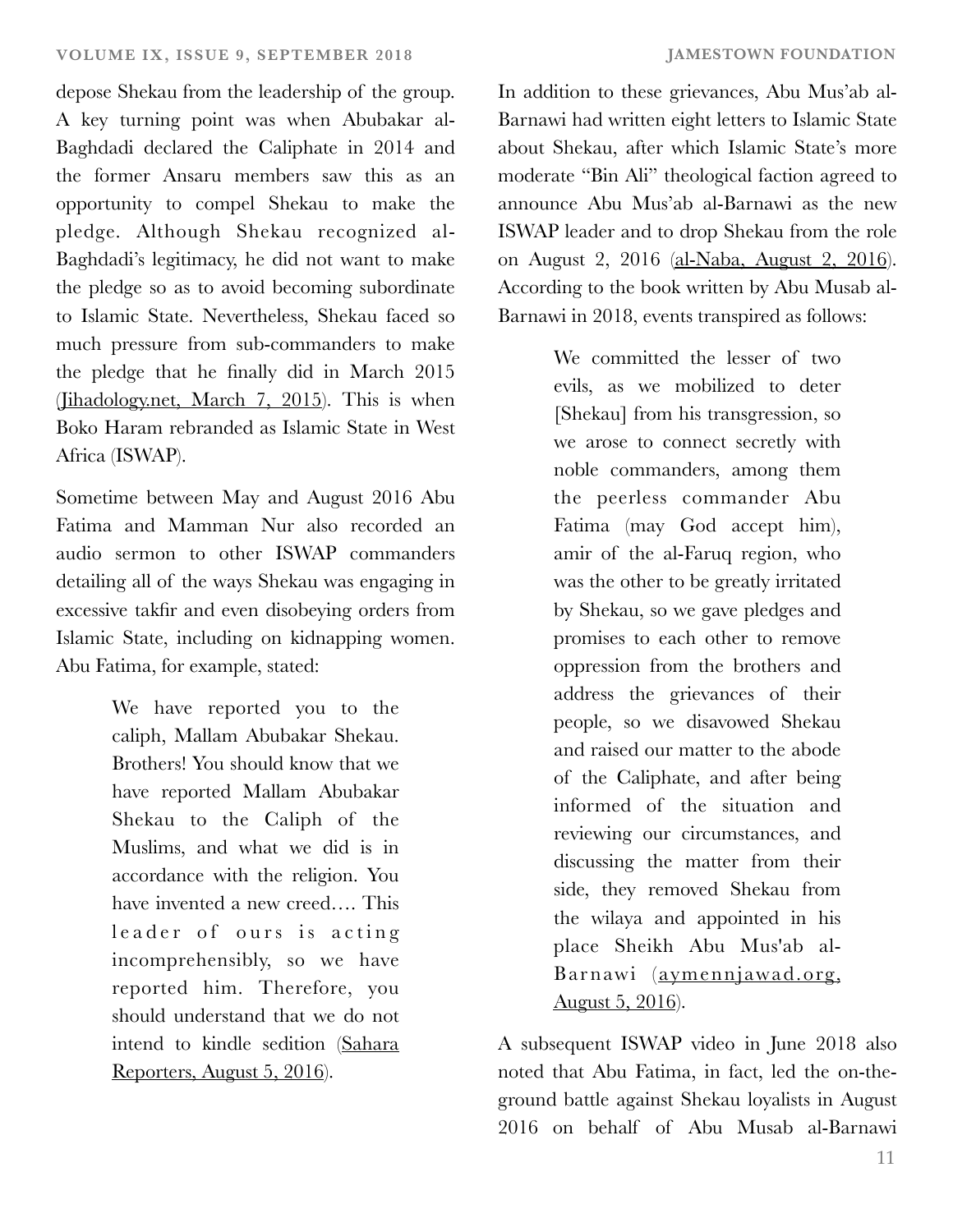loyalists, who was now the Islamic Staterecognized leader of ISWAP. Due to Abu Fatima's victories, Shekau was forcibly dethroned from leadership [\(jihadology.net, August 11](https://jihadology.net/2018/07/11/new-video-message-from-the-islamic-state-tribulations-and-blessings-wilayat-gharb-ifriqiyyah/)). The ISWAP video also referred to Abu Fatima as "Abu Fatima al-Lagossi," suggesting Abu Fatima was from or had family origins in Lagos, southern Nigeria. Other than that, little is known about his life prior to being a militant. But the video confirmed what had been reported in Nigerian media in 2017: Abu Fatima was killed in a separate battle with Nigerian security forces in Yobe State that year. According to the ISWAP video, "Abu Fatima was among the heroes of Islam, who sacrificed for Islam while those who called themselves Muslims were undermining Islam [Shekau loyalists]." In addition, the video noted Abu Fatima:

> …was one of the commanders of this Wilayah [Islamic State]. He dedicated his life and wealth towards uplifting Islam, and freeing Muslims from worshiping Westerners (western culture)… He was feeding death to Shekau's Khawarij… His death is a challenge and sad incident for us, but a blessing (illuminating) for him.

#### **Significance of Abu Fatima**

The case of Abu Fatima shows the fluidity of the factional relationships in Boko Haram. He was in Boko Haram, then Ansaru, then Boko Haram, and finally ISWAP where he deposed Abubakar Shekau from the ISWAP leadership. His was also among the more sophisticated commanders both

in suicide bombings and land battles, as evidenced by his victories against the Shekau faction. Though he is now dead, he left an indelible legacy on ISWAP and is therefore one of the few commanders the group has ever eulogized.

#### **Notes**

[1] The author has obtained a copy of still images of the version of the video in which Abu Fatima appears leading the march.

*Jacob Zenn is an adjunct professor on Violent Non-State Actors in World Politics at the Georgetown University Security Studies Program (SSP) and fellow on African and Eurasian Affairs for The Jamestown Foundation in Washington DC. He has written on international law and security for Jamestown's Foundation's Terrorism Monitor, Militant Leadership Monitor, and Eurasia Daily Monitor; Jane's Intelligence Review-China Watch; the Central Asia-Caucasus Analyst; and for academic journals such as Studies in Conflict and Terrorism, Journal for De-Radicalization, African Security, and the International Journal of Not-for-Profit Law. He graduated as a Global Law Scholar from Georgetown Law and from the Johns Hopkins School of Advanced International Studies (SAIS) Nanjing Center for Chinese-American Studies in Nanjing, China and has studied Uighur and Persian at Xinjiang University and Samarkand State University.*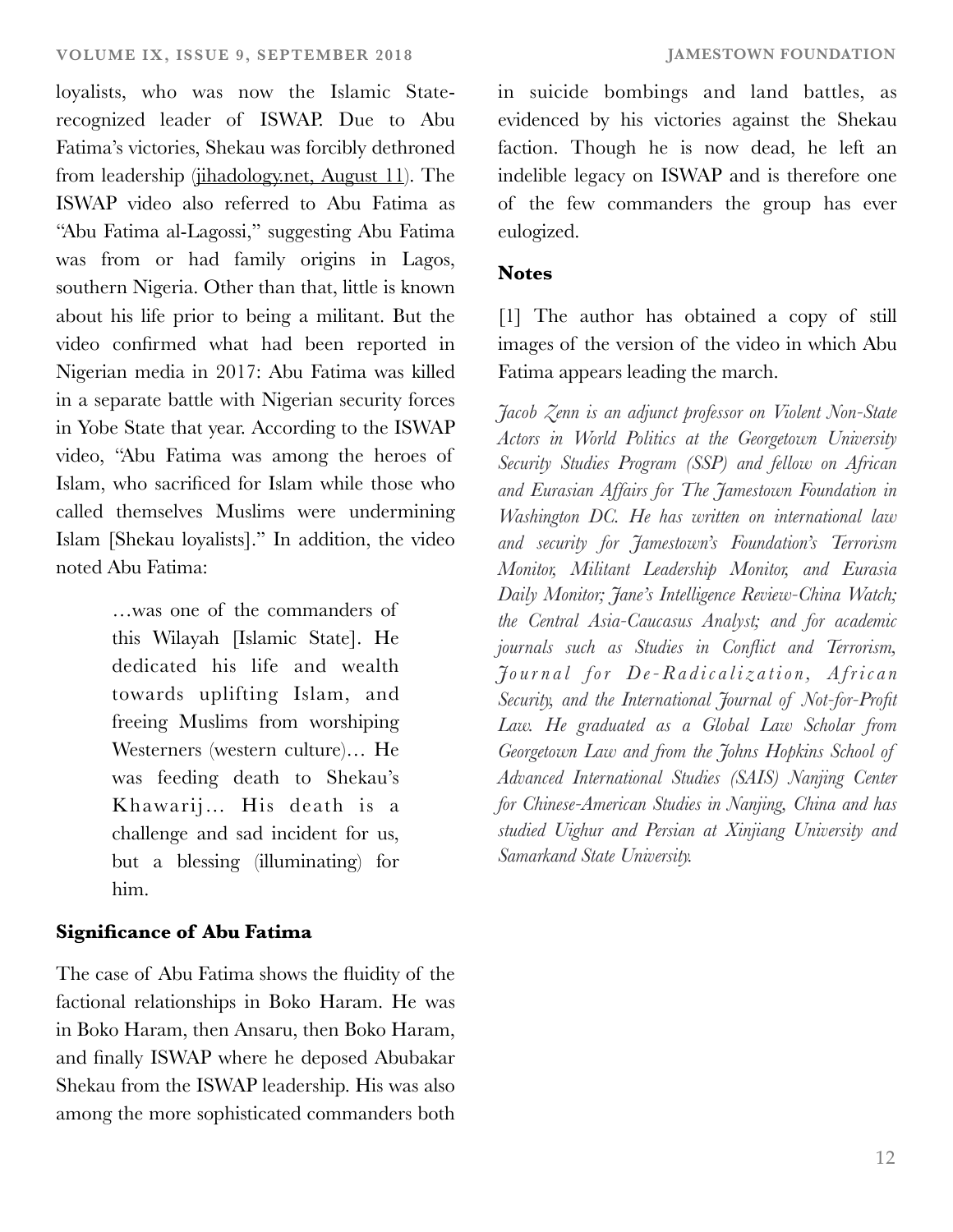# **From the Inner Circle of Ahmed al-Chalabi's INC to America's New Specially Designated Terrorist—A Profile of Iraqi Banker Aras Habib**

## *Rafid Jaboori*

On May 15, the U.S. Treasury Department put the Iraqi banker, businessman, and politician Aras Habib on the list of Specially Designated Global Terrorists for his role in assisting and providing financial support and other services to Iran Republican Guard Corps's Al-Quds Force (IRGC-QF). He was accused of enabling Iran to exploit Iraq's banking system to move funds from Tehran to the Lebanese Shia group Hezbollah. Habib is the chairman and chief executive of al-Bilad Islamic Bank, which is based in Baghdad. The bank itself was also designated for being owned or controlled by Habib [\(U.S. Treasury](https://home.treasury.gov/news/press-releases/sm0385) [Department Press Release,](https://home.treasury.gov/news/press-releases/sm0385) May 15).

The announcement came ironically a few days after Habib won a seat in the Iraqi Parliament for the party led by the U.S.-backed Iraqi prime minister, Haider al-Abadi. Habib was defiant in condemning his designation as a terrorist. As the Iraqi government moved to crack down on the al-Bilad bank's activities, Habib was elected to parliament ([Kurdistan 24](http://www.kurdistan24.net/ar/news/16482b1c-230a-4975-914c-4beb9500cb81), May 16).

Habib is the former right-hand man of one of the most controversial figures in the old anti-Saddam Hussein opposition, Ahmed al-Chalabi. Habib succeeded Chalabi as head of the Iraqi National Congress party (INC) after his death in November 2015. The story of Aras Habib reflects the sophistication of Iranian influence in Iraq. The Islamic Republic does not only project influence through its longstanding alliance with the Iraqi Shia Islamist parties, but also through secular and socially liberal parties like Chalabi and Habib's INC.

# **Life in the Shadows**

Aras Habib Mohammed Kareem al-Fayli was born in Baghdad in the late 1960s to a Shia Kurd family. [1] His father Habib Kareem was a senior member of the Kurdistan Democratic Party (KDP), which is led by the Barzani family. [2]

In the 1990s, Habib became close to Ahmad al-Chalabi. They met in the Kurdistan region in northern Iraq, which had emerged as an autonomous region after the Gulf War in 1991. Chalabi was coming from Iran to hold meetings with the Kurdish leadership. Aras's father assigned him to meet and greet Chalabi by the border crossing of Haj Imran and accompany him during his stay in Kurdistan. On that day, Habib joined Chalabi's group and the two men worked closely together until Chalabi's death. Habib continued to remain active within the ranks of the INC through the 1990s and early 2000s. He was Chalabi's right-hand man and head of operations of the INC. [3]

# **Chalabi's Number 2**

Unlike Chalabi—who played a prominent, public role as an opposition figure throughout the 1990s and early 2000s—Habib kept a low profile. Over the years he ran several secret operations and used various aliases, none of which were against U.S. interests. In fact, the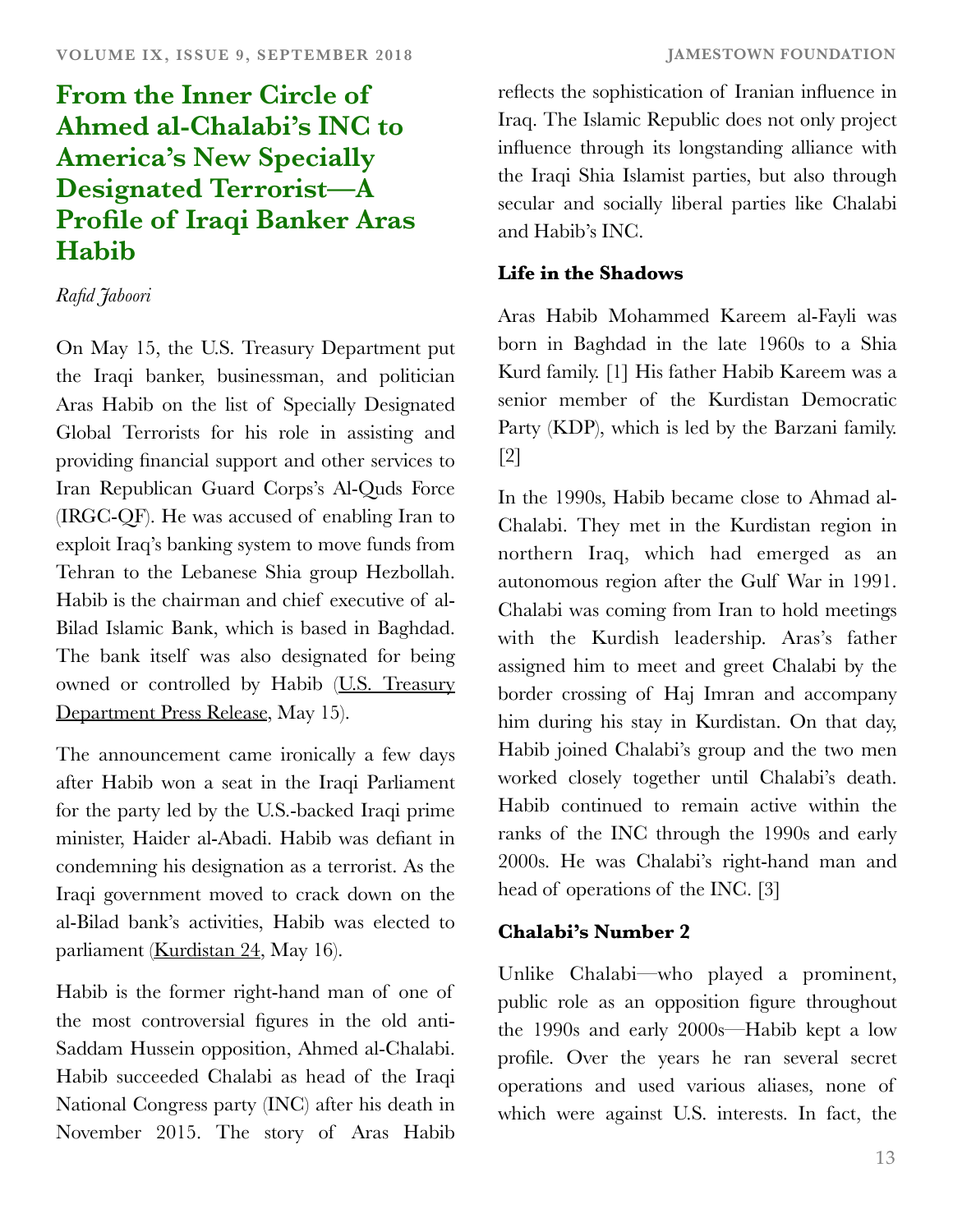INC worked closely with U.S. intelligence agencies against the Saddam Hussein regime. The INC's involvement in feeding false information to the administration of former President George W. Bush in the buildup to the Iraq war has been well covered. One of the leaders of the INC explained in later years that the INC had a program to collect information for the Defense Intelligence Agency (DIA). The program and the relationship between the INC and the Bush Administration collapsed in 2004, however, over the conclusion that Saddam Hussein's regime did not actually have any weapons of mass destruction before the invasion. [4]

Habib was at the heart of many of these controversial operations that aimed to convince the United States that Hussein's regime had WMDs. He orchestrated several operations that presented the media and Western intelligence with people who claimed they had defected from the Saddam Hussein regime and had knowledge that the Iraqi ruler possessed WMDs. Habib also was suspected of having strong links to Iranian intelligence since the 1990s. [5]

The INC was well positioned immediately after the fall of Baghdad because of its ties to the Bush Administration and the U.S. Department of Defense in particular. Chalabi took over the Hunting Club, a luxurious social club in the affluent neighborhood of al-Mansoor in western Baghdad and made it his headquarters. Habib and his militia secured the place and made it their command center.

The INC became more infamous after its involvement in misleading the U.S. and Western intelligence services about Saddam Hussein's alleged WMDs. After the U.S. invasion of Iraq, the INC became involved in two other very controversial policies. First, the disbanding of the Iraqi Army and banning of the Baath Party, which ruled Iraq from 1968 to 2003. Secondly, Habib was accused of leading death squads that targeted civilians and political rivals.

These human rights violations were exposed when the United States fell out with Chalabi and stormed the INC offices in Baghdad in 2004. Habib fled to Iran and stayed there for more than a year. He was accused of being an Iranian intelligence double agent against the United States. After returning to Iraq, he had to flee to Iran again in 2008 following another U.S. crackdown. He eventually returned to Iraq in 2011, after the withdrawal of U.S. forces.

Habib denies his involvement in human rights violations and other accusations regarding the period that followed the invasion. Instead, he claims that the U.S. authorities in Iraq had set him up as part of a policy change that prolonged the U.S. occupation. This is despite an alleged agreement with the Iraqi opposition to form an Iraqi government right after the fall of the regime [6]

# **Banking System**

The banking system in Iraq is very prone to various types of abuse and exploitation. Dozens of private banks were established after the 2003 invasion. With an economy that is dependent on oil revenue and a political structure that suffers from violence and instability, the Iraqi banking sector is dominated by influential political factions. In this environment, people saw no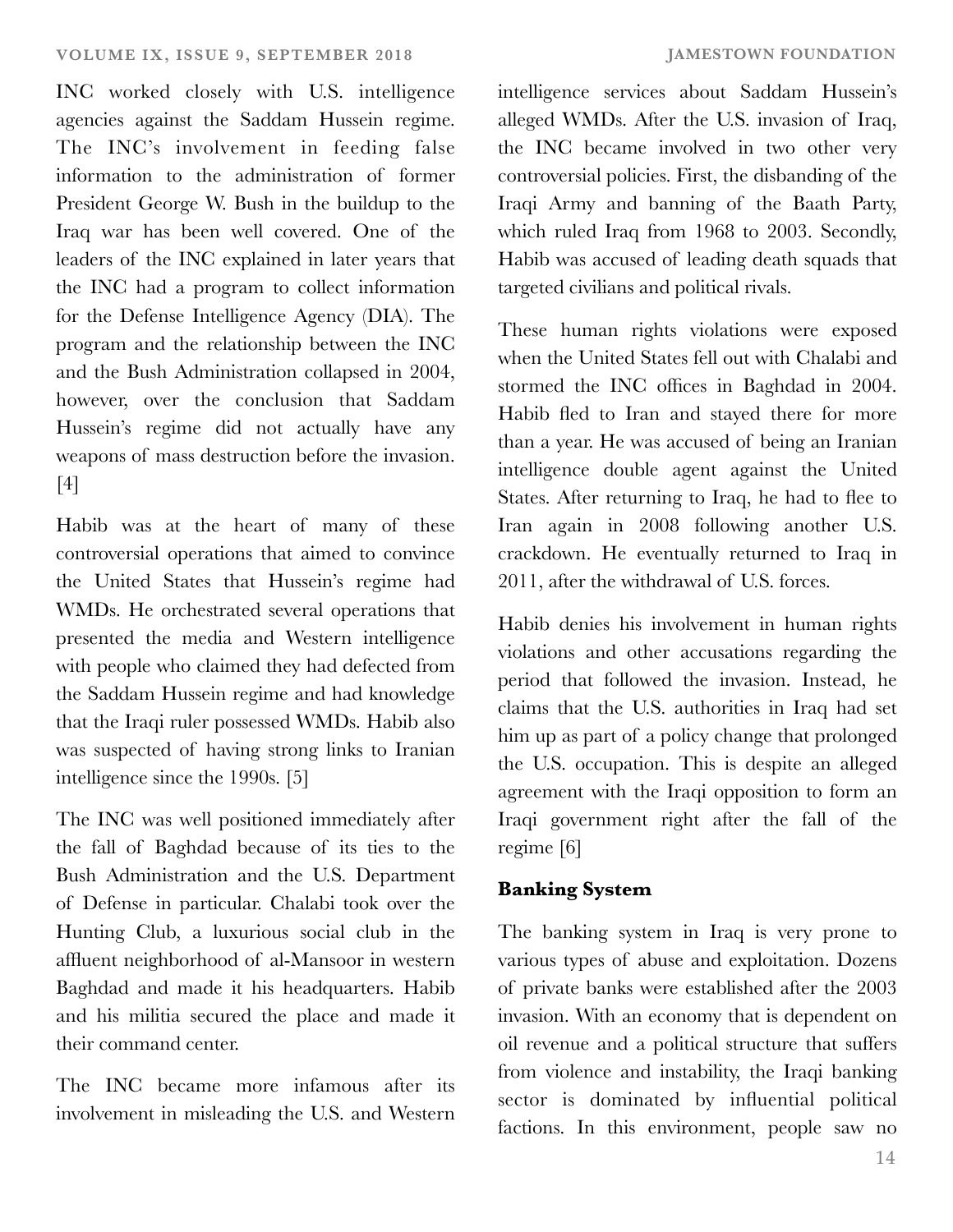controversy in having a politician like Habib become the chairman of al-Bilad [\(alkhaleejonline.net,](http://alkhaleejonline.net/) May 14).

Neither government-owned banks nor private banks are able to provide services like facilitating the payment of salaries of the large number of public-sector employees or enabling citizens to regularly pay their bills to basic service providers. [7] Yet, private banks are in the very privileged position of having direct access to hard currency, primarily U.S. dollars, from the Iraqi Central Bank (ICB).

The ICB pumps millions of U.S. dollars into the market every day. Although the process is called "Hard Currency Auction," its main purpose is to keep the value of the Iraqi currency artificially high by constantly feeding the market with American currency. Habib's al-Bilad bank is among those privileged banks authorized to buy U.S. dollars directly from the ICB, paying for it in Iraqi currency (*[Al-Mada](http://al)* June 22, 2015).

Under former Prime Minister Nouri al-Maliki, a staunch ally of Iran, Iraq became an important part of Iran's strategy to resist U.S. sanctions when they were first imposed in 2012. The important role Habib and his bank played allowed him to avoid getting caught up in the rivalry forming between his mentor Chalabi and Maliki. His work had become more specific and focused on financial affairs, while his ties to Iran allowed him to operate his bank freely despite Maliki's anger toward his boss ([kitababt.com](https://kitabat.com/2018/02/19/), February 19).

Recent years have witnessed more field involvement of the IRGC-QF in Iraq, requiring INC and Habib's assistance. Al-Bilad bank

opened a branch in Beirut, apparently to facilitate its role in supporting IRGC-QF and Hezbollah activities. As part of Habib's operation in Lebanon, the INC also established an Iraqi affairs-focused satellite channel in Beirut [\(Al-Arabiya](https://www.alarabiya.net/ar/arab-and-world/iraq/2018/08/11/), August 11). Asia TV was the mouthpiece of the INC and Habib [\(Al-Akbhar,](https://al-akhbar.com/Media_Tv/97787) November 18, 2011).

Despite his controversial background and record, which was well known to the U.S. intelligence agencies, Habib became an electoral ally of Haider al-Abadi, the U.S.-backed prime minister who succeeded Maliki. Habib secured a place among the top five candidates in the province of Baghdad and is now a member of parliament. With the lack of a whipping system and shifting loyalties, Habib is under no obligation to support Abadi in the new parliament. In fact, as Abadi seemed to have been getting his head around Habib's designation, Habib received direct backing from the biggest pro-Iran faction in the new parliament [\(Ayn al Iraq News](http://aynaliraqnews.com/index.php?aa=news&id22=98) May 16).

## **Relaunching With a New Strategy**

Chalabi died on November 3, 2015 at the age of 71. Habib succeeded him without dispute. The INC was a small group that was centered on Chalabi and his influential connections. According to an interview with Habib on the Iraqi TV channel Dijla, he made it his initiative to build a political party instead. [8]

Habib is likely to keep enjoying the support of the pro-Iran faction in parliament, al-Bina'a. Like the strategy that the INC pursued under Chalabi, however, Habib might not need to join that faction officially. He now promotes a selfprofessed liberal brand for his party aimed to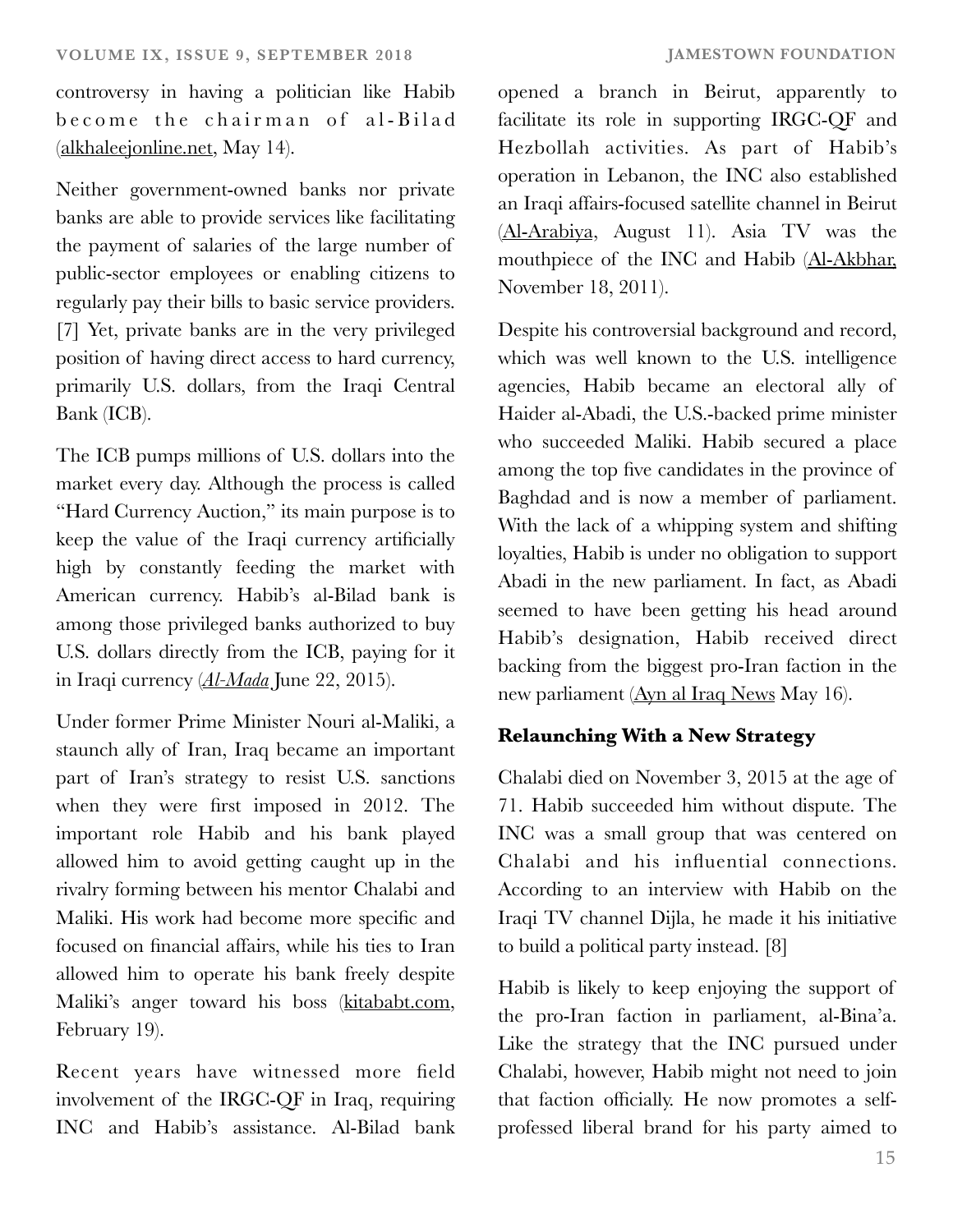attract parts of the Iraqi Shia constituency that grew so frustrated with Iran-linked Shia Islamist parties. The youth and women are at the heart of Habib's political strategy. He has been increasingly sponsoring sporting events. He has also been meeting and promising support for artists ([Asiasat.tv,](https://www.asiasat.tv/164562) October 5, 2017).

Even before relaunching the INC, Habib has never presented himself as a pious Muslim who observed Islamic rules. The fact that he decided to establish al-Bilad as an Islamic Bank, which does not charge or pay interest as this is not allowed according to Islamic laws, is quite telling. It could well be because al-Bilad Bank was involved in activities that were in line with Iran and Hezbollah's Islamic commitments.

Habib's strategy focuses on identity politics. In addition to promoting secular-liberal lines for the INC, Habib seems to realize that identity politics is still dominant in Iraq. He accordingly includes an identity politics dimension in his strategy. Habib presents his Fayli (Shia Kurd) affiliation consistently and publicly. Some estimates indicate that there are a million Faylis, in Baghdad, Diyala and Wasit provinces. Historically, Faylis were attracted by the appeal of the Kurdistan-based Kurdish nationalist parties, although they were Sunni dominated. Many Faylis also joined the Iraqi communist party. After the 2003 invasion, they came significantly under the influence of the Shia Islamist parties and became part of their base of support [\(Asia TV,](https://www.youtube.com/watch?v=AAgQLC_aU5c) March 31).

As the appeal of Iraqi Shia Islamist parties is waning, Habib is choosing the right moment to build his own base. With patronage and

clientelism being the main features of the relationships between political parties and their supporters, much of Habib's success will depend on his influence in the new government. With the support he received from Iran and the pro-Iran faction in the Iraqi parliament, his historical strong ties with Kurdish parties, and his newly polished liberal secular rhetoric, Habib appears to be in a good position.

After his terrorist designation, it is unlikely that he will be a member of the next prime minister's cabinet, for fear of angering the U.S. Yet the new prime minister will also need to assure Iran that he will not be its enemy. Abadi's measures against Habib's bank were not trumpeted publicly, nor did Abadi exclude Habib or denounce him. Even if he does not come from the pro-Iran faction, the new PM will need to give attention to the significant number of Iranian allies in the parliament [\(Alghad Press](https://www.alghadpress.com/news/), May 17).

After his designation by the Treasury Department, Habib has reorganized his activities. His position in the business community and politics has not been affected. In parliament, he has gained even more tools to exert influence. Even in the past parliament, the Iran-backed faction were proven so powerful and managed to bring down charismatic members of the cabinet. There are reports that Habib actually had extended his influence to members of parliament from other parties by financing their campaigns. [9] Habib's bank is now under more scrutiny from the Iraqi government than ever but he himself will likely retain a strong influence on Iraqi politics.